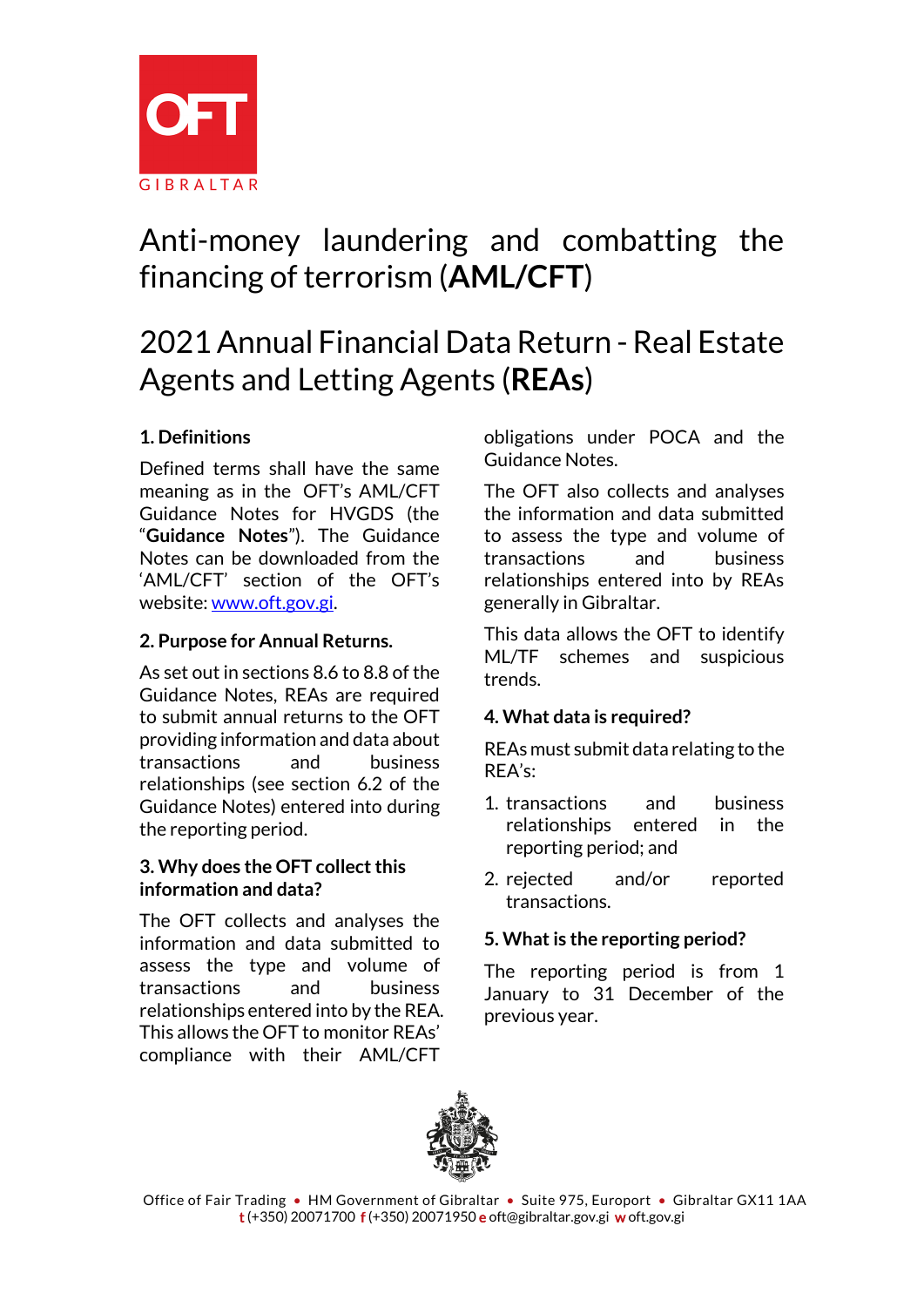

### **6. When are the Annual Returns due?**

Annually on the 31 March.

## **7. Who should complete this report?**

The REA's MLRO. The report should also be signed-off by the REA's director/senior manager.

The OFT may carry out onsite visits and seek information from REAs in relation to the information contained in annual returns to ensure that these are being completed accurately. The OFT may also request REAs records to examine and investigate any suspicious activity.

### **8. Data processing and sharing.**

All personal data submitted with this report shall be processed by the OFT in accordance with its privacy policy and in compliance with data protection and other relevant legislation.

The data submitted may be shared with other AML/CFT supervisory authorities and law enforcement agencies as permitted by law.

### **9. Questions and queries.**

For any questions or queries please refer to the OFT's AML/CFT Guidance Notes for REAs or contact the OFT directly: [aml.oft@gibraltar.gov.gi](mailto:aml.oft@gibraltar.gov.gi)

# **A. Reporting period**

From  $1<sup>st</sup>$  January 20\_\_\_\_ to  $31<sup>st</sup>$  December 20\_\_\_\_.

#### **B. Business details**

|   | Business name:               |  |
|---|------------------------------|--|
| 2 | Trading names (if any):      |  |
| 3 | <b>Business address:</b>     |  |
| 4 | <b>Nature of Business:</b>   |  |
| 5 | <b>Business License No.:</b> |  |

**\_\_\_\_\_\_\_\_\_\_\_\_\_\_\_\_\_\_\_\_\_\_\_\_\_\_\_\_\_\_\_\_\_\_\_\_\_\_\_\_\_\_\_\_\_\_\_\_\_\_\_\_\_\_\_\_\_\_\_\_\_\_\_\_\_\_\_\_\_\_\_\_\_\_\_\_\_\_\_\_\_\_\_\_\_\_\_\_\_\_\_\_\_\_\_\_\_\_\_\_\_\_\_\_\_**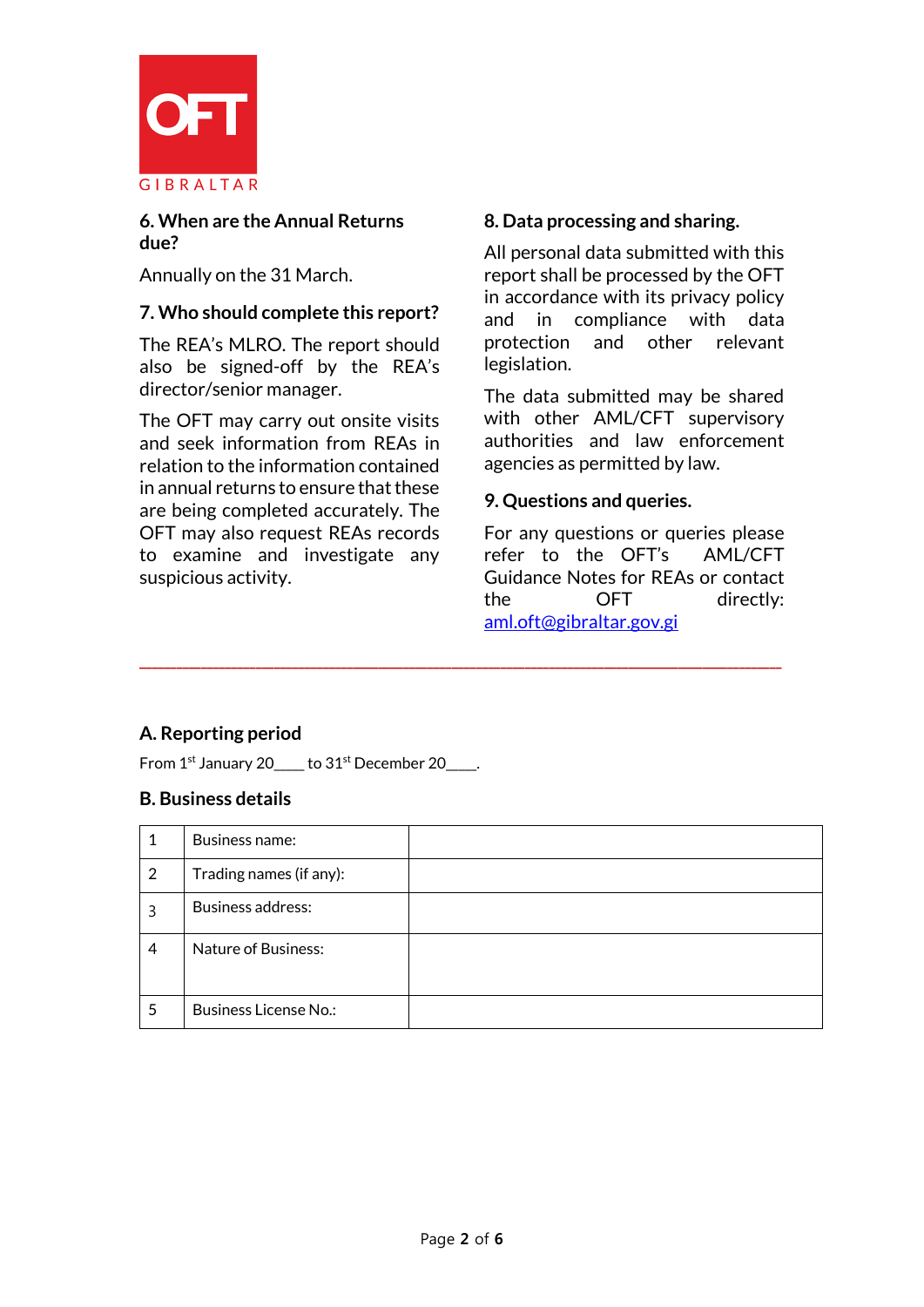

# **C. Transaction breakdown**

| 6  | Type of transactions for the reporting | Property sales<br>E                      |
|----|----------------------------------------|------------------------------------------|
|    | period:                                |                                          |
|    | For each please insert:                | Property rentals                         |
|    | 1. your business's turnover in         | %                                        |
|    | GBP, to the nearest £10,000;           | Other (please specify)                   |
|    | and                                    |                                          |
|    | a percentage of the total<br>2.        |                                          |
|    | business that each represents.         |                                          |
|    |                                        |                                          |
| 7. | Volume and nature of business:         | Number of properties sold:               |
|    |                                        | Average sale value:                      |
|    |                                        | Number of off plan sales:                |
|    |                                        | Number of off plan resales:              |
|    |                                        | Number of lettings:                      |
|    |                                        | Average rent p.c.m.:                     |
| 8  | Type of payments:                      | Bank transfer                            |
|    |                                        | Card/cheque:                             |
|    |                                        | Cash                                     |
|    |                                        | Cryptocurrency                           |
|    |                                        | Other                                    |
|    |                                        | Ratio of mortgage/cash buyers _______:   |
| 9  | Payment sources:                       | 1. Gibraltar payments % ____________     |
|    | Please specify the jurisdiction from   | Number of transactions                   |
|    | which payments are received. Bank      | Average value                            |
|    | payments will be considered to come    |                                          |
|    | from the jurisdiction where the        | 2. EU payments<br>$\%$                   |
|    | transferring bank is based.            | Number of transactions                   |
|    |                                        | Average value                            |
|    | Include figures as a percentage of     |                                          |
|    | total payments received.*              | 3. Non-EU payments % ____________        |
|    |                                        | Number of transactions                   |
|    |                                        | Average value                            |
|    |                                        | 4. High risk jurisdiction % ____________ |
|    |                                        | Number of transactions                   |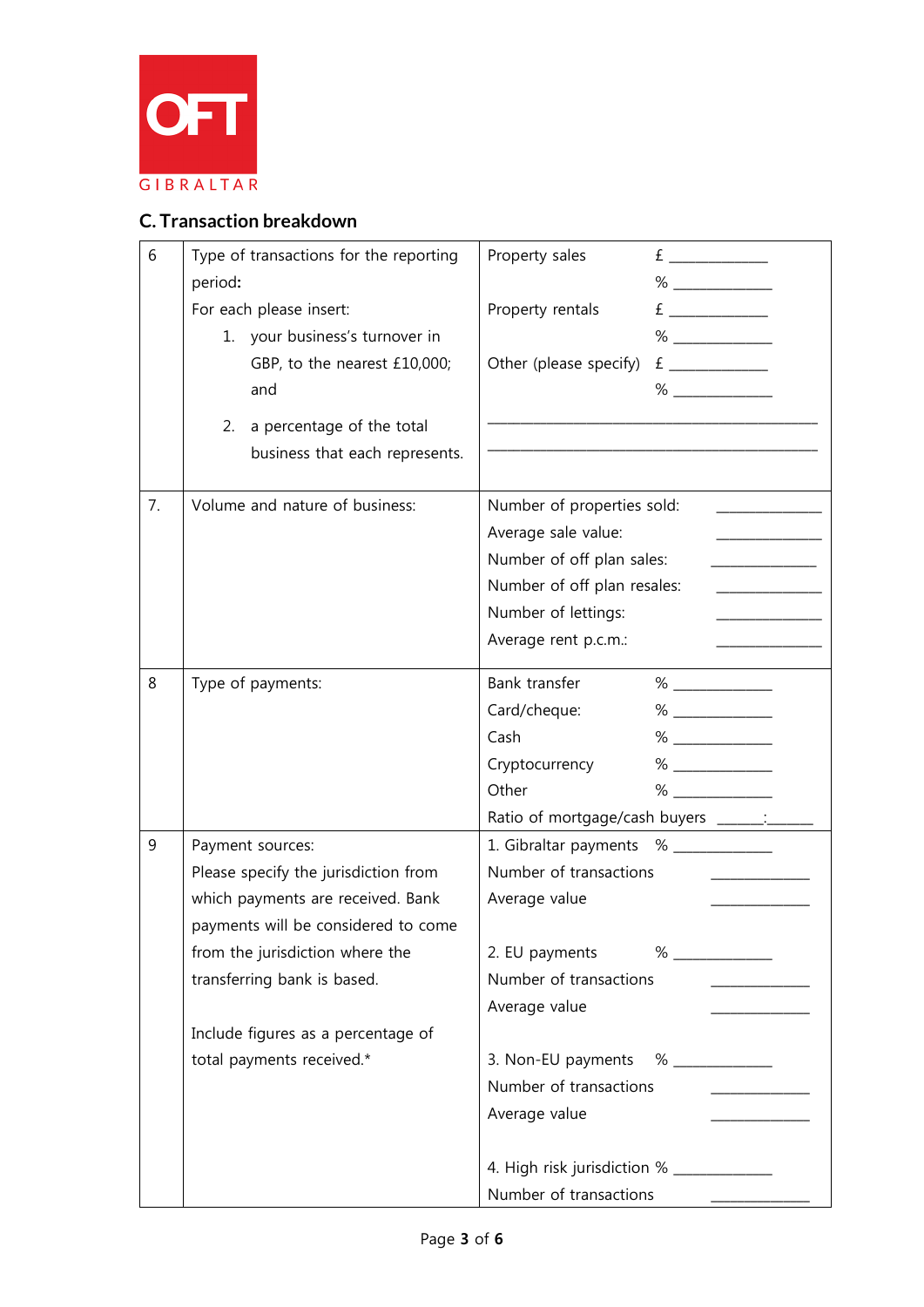

|    |                               | Average value                                                                          |
|----|-------------------------------|----------------------------------------------------------------------------------------|
|    |                               | 5. Other<br>%<br>Please provide details: __<br>Number of transactions<br>Average value |
| 10 | Average value of transactions |                                                                                        |
| 11 | Average value of transactions |                                                                                        |
|    | conducted in cash             |                                                                                        |

#### **D. Customer breakdown**

| 12 | Total number of customers              |                                       |
|----|----------------------------------------|---------------------------------------|
| 13 | Please include figure as percentage of | Business relationships<br>$\%$        |
|    | total customers during accounting      | Single transaction customers % ______ |
|    | period.*                               | Owner occupiers<br>$\%$               |
|    |                                        | $\%$<br>Companies                     |
|    |                                        | Foreign nationals<br>%                |
| 14 | Average number of transactions per     |                                       |
|    | customer (number of transactions       |                                       |
|    | divided by number of customers)        |                                       |
| 15 | Percentage of transactions entered     |                                       |
|    | into by customer on behalf of UBO:     |                                       |
| 16 | Number of Politically Exposed Persons  |                                       |
|    | (PEPs) identified?                     |                                       |

\* The percentage for these sections may exceed 100%.

In relation to the information provided in section C and D above I hereby confirm that:

- 1. The above figures are true, accurate and not misleading and take into account all of the relevant payments received by the business during the reporting period;
- 2. An appropriate AML/CFT risk assessment has been carried out on the customer(s) making each payment and that the risk assessment did not reveal a risk of money laundering or terrorist financing;
- 3. Appropriate customer due diligence has been carried out on the customer(s) making each payment; and
- 4. Appropriate records are kept in relation to each of these payments as required by the OFT's REA Guidance Notes and that these are available for inspection by the OFT.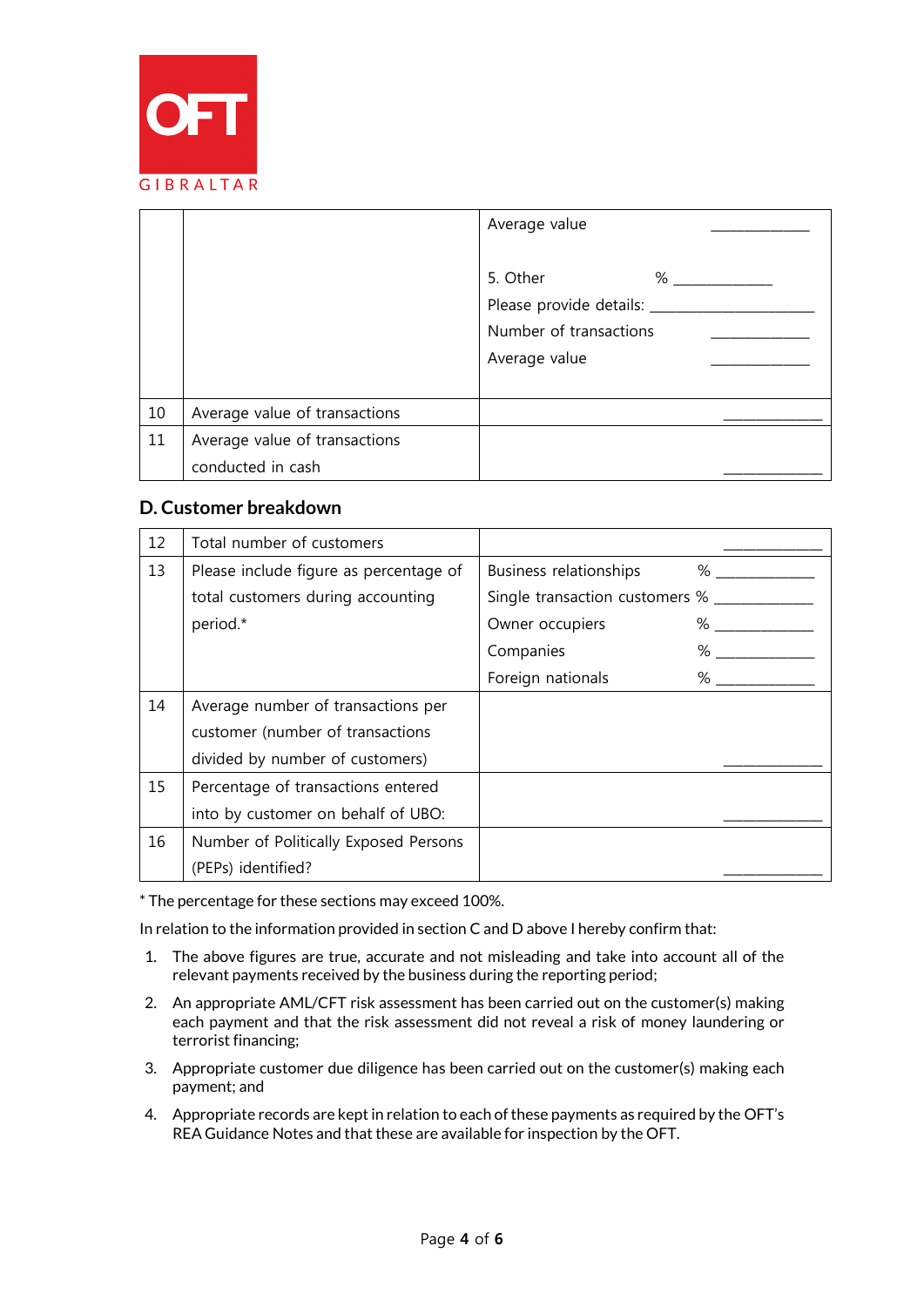

## **E. Employee referrals and Suspicious Activity Reports during reporting period**

| 17 | Number of transactions referred by staff to the MLRO        |  |
|----|-------------------------------------------------------------|--|
| 18 | Number of Suspicious Activity Reports submitted to the GFIU |  |

#### **F. Transactions/payments rejected during reporting period**

| 19 | Number of payments rejected due to AML/CFT concerns |  |
|----|-----------------------------------------------------|--|
| 20 | Reasons for rejected payments:                      |  |
|    | customers regarded as high risk;<br>a)              |  |
|    | customers did not provide due diligence; and<br>b)  |  |
|    | other (please provide details below):<br>C)         |  |
|    |                                                     |  |

In relation to the information provided in Sections E and F above I hereby confirm that:

- 1. The business's employees have received appropriate training in relation to AML/CFT matters as required under the OFT's REA Guidance Notes;
- 2. The business's employees are aware of the businesses obligations under the Proceeds of Crime Act 2015;
- 3. The business's employees are acquainted with the business's AML/CFT protocols and procedures regarding cash transactions and know who the Nominated Officer is; and
- 4. Appropriate records of all AML/CFT risk assessments in relation to each Suspicious Activity Report submitted to GFIU are kept and are available for inspection by the OFT.

#### **Signature**

Money Laundering Reporting Officer

I hereby confirm that this Annual Report has been prepared to the best of my knowledge and ability and that the information contained herein is correct, accurate and not misleading.

Name:

Signature:

Date: \_\_\_\_\_\_\_\_\_\_\_\_\_\_\_\_\_\_\_\_\_\_\_\_\_\_\_\_\_\_\_\_\_\_\_\_\_\_\_\_\_\_\_\_\_

Business Director/Manager (delete as appropriate)

I hereby confirm that the information contained in this annual report is, to the best of my knowledge, correct, accurate and not misleading.

Name:

Date: \_\_\_\_\_\_\_\_\_\_\_\_\_\_\_\_\_\_\_\_\_\_\_\_\_\_\_\_\_\_\_\_\_\_\_\_\_\_\_\_\_\_\_\_\_\_\_\_

Please submit the completed and signed Annual Return to the OFT:

1. by e-mail to[: aml.oft@gibraltar.gov.gi;](mailto:aml.oft@gibraltar.gov.gi) or